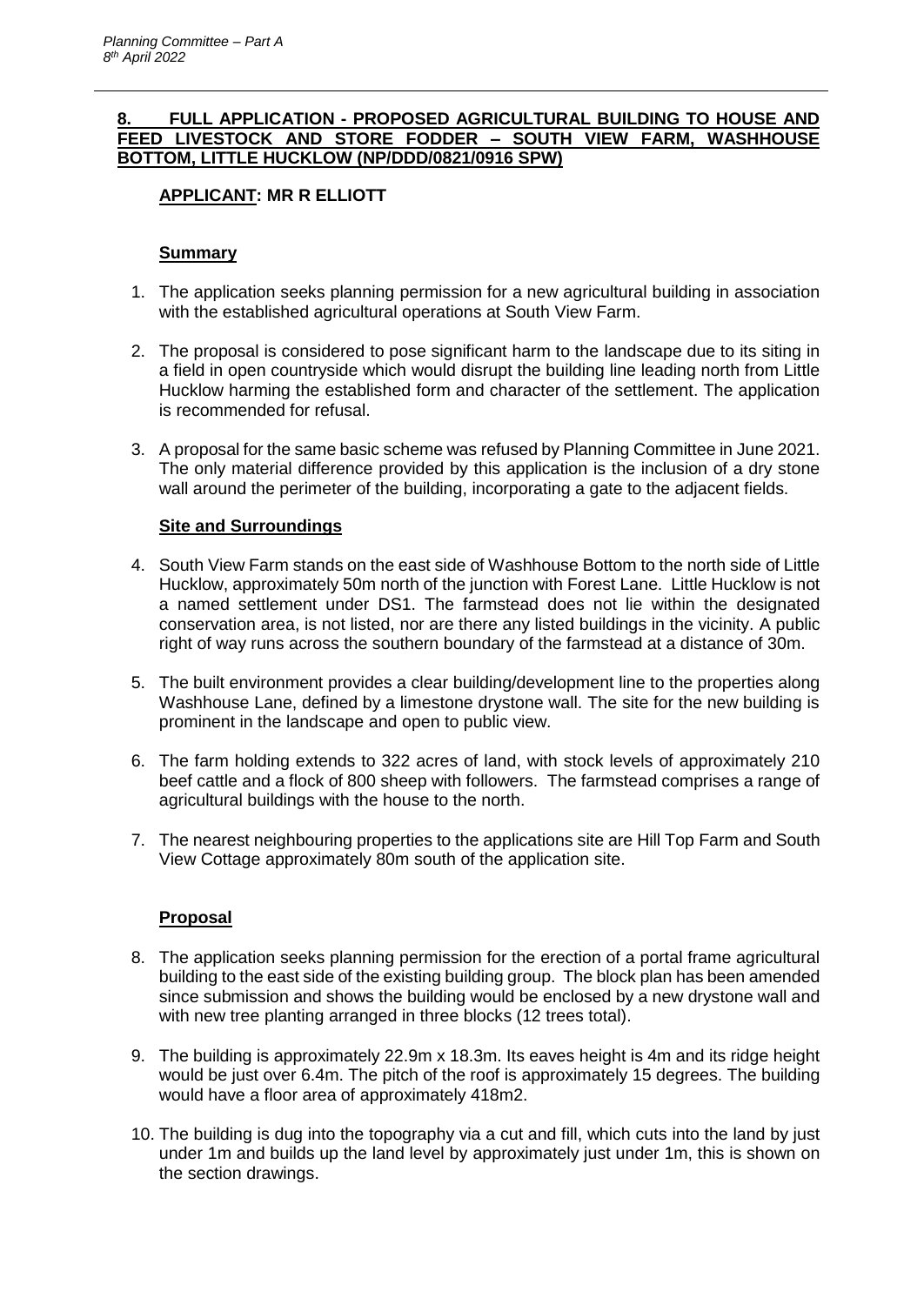- 11. The building is finished in a dark blue sheets for its roof and walls, with concrete panels below with the exception of the east elevation which has its walls finished in Yorkshire boarding, with concrete panels below.
- 12. The existing limestone drystone wall field boundary would be removed.
- 13. A tree survey has been submitted for the two existing retained trees adjacent the site and within the current boundary wall.

#### **RECOMMENDATION:**

**That the application be REFUSED for the following reasons:**

- **1. The siting of the proposed building will harm the valued characteristics of the area, the National Parks Landscape and the setting of the Conservation Area. The proposal is therefore contrary to Core Strategy policies GSP1, GSP3, L1, L3 and Development Management Policies DMC3, DMC5, DMC8, DME1, the SPG Agricultural Developments in the Peak District National Park and the NPPF which explains that great weight should be given to conserving landscape and scenic beauty in National Parks, which have the highest status of protection on relation to landscape and scenic beauty.**
- **2. Insufficient information has been submitted regarding the established mature tree situated north of the agricultural buildings. This information is required by policy DMC13 to assess the potential for harm and extent of tree protection required.**

#### **Key Issues**

- 14. The impact of the proposal on the character and appearance of the site and its wider landscape setting.
- 15. Whether the proposal would harm the amenities of nearby properties.
- 16. Impact on trees

#### **History**

- 17. There is an extensive history of applications for agricultural development at South View Farm, the most relevant being:
- 18. 2021- Application NP/DDD/0321/0260 for an agricultural building was refused due to its impact on the landscape and setting of the Conservation area aswell as there being insufficient information to properly understand the impact on trees.

### **Consultations**

- 19. Derbyshire County Council Highway Authority No objections.
- 20. Derbyshire District Council No response.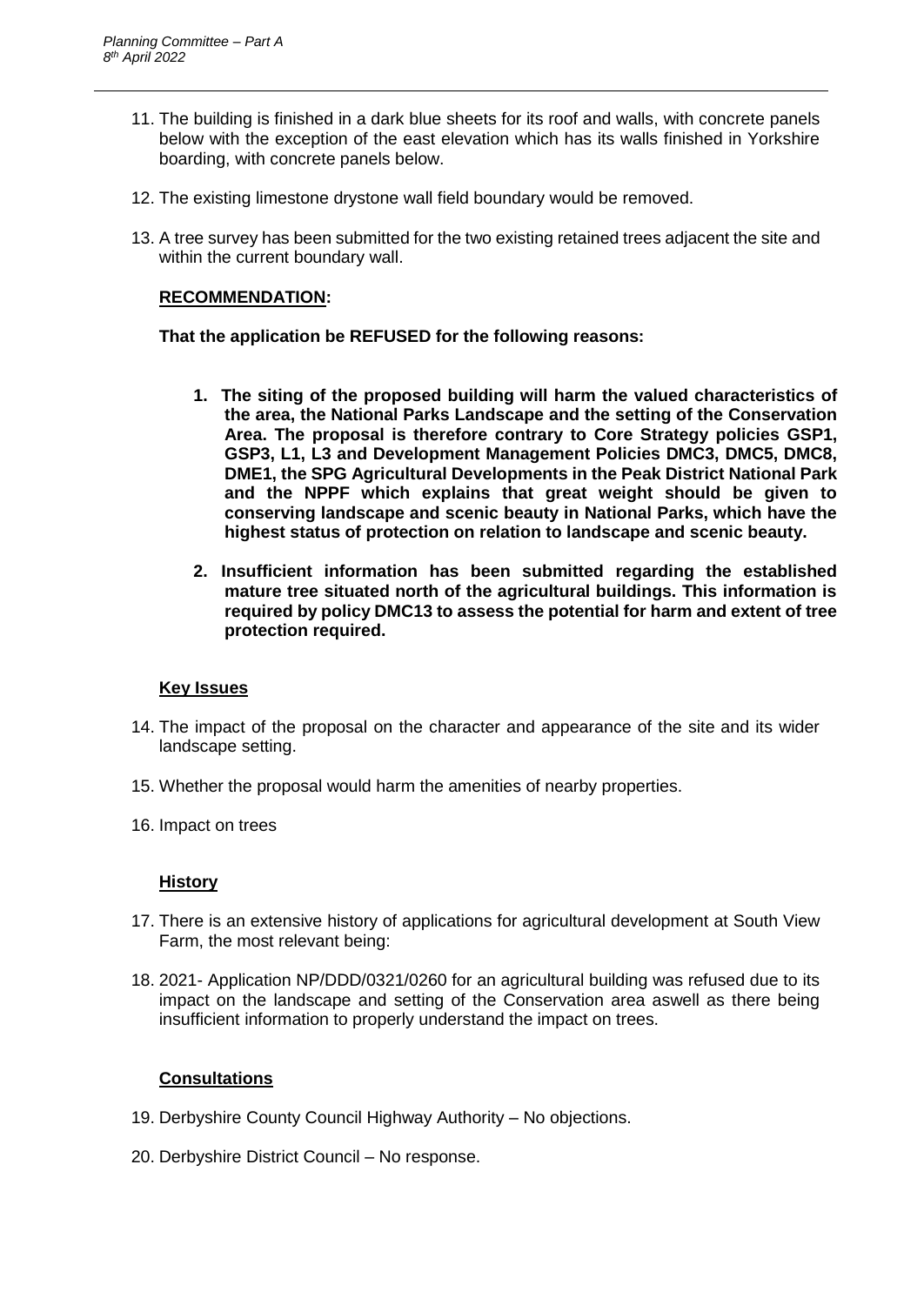- 21. Great Hucklow, Grindlow, Windmill, Little Hucklow and Coplowdale Parish Council Support the proposal subject to appropriate screening.
- 22. PDNPA Archaeology No objection
- 23. PDNPA Landscape Architects On the submitted proposal the officer commented as follows; 'Needs a tree report, the landscape character type is 'Limestone Hills and Slopes'. Key characteristics for this area include a regular pattern of medium to large walled fields and occasional groups and belts of trees. In terms of enclosure, the straight boundaries and regular enclosure pattern reflect the late enclosure of this landscape from common and waste in the late 18th and early 19<sup>th</sup> centuries. The application scheme breaks the discrete and strong building line and intrudes into the open area to the north of the village. This would be a significant adverse intrusion. The Landscape proposals (a new dry stone wall) are absolutely insufficient to demonstrate compliance with Policy L1 'Development must conserve and enhance valued landscape character, as identified in the Landscape Strategy and Action Plan, and other valued characteristics

The building would form a prominent new view element (e.g. from Viewpoints 2, 3 and 4) and is not adequately screened / accommodated into the landscape.'

The Landscape Officer went on to comment that in the event that the scheme gains approval a tree survey and protection plan would be required along with an adequate landscaping scheme.

*Officer Note: We await updated comment on the amended block plan the agent has submitted in response to the above comments.*

24. PDNPA Tree Officer – Response awaited on submitted tree survey.

### **Representations**

25. During the consultation period, the Authority did not receive any representations regarding the proposed development.

### **Main Policies**

- 26. Relevant Core Strategy policies: GSP1, GSP2, GSP3, GSP4, DS1, L1, L2, L3, CC1.
- 27. Relevant Local Plan policies: DM1, DMC1, DMC3, DMC5, DMC8, DMC11, DMC13, DME1

#### National Planning Policy Framework

28. The National Planning Policy Framework (NPPF) has been revised (2021). This replaces the previous document (2012) with immediate effect. The Government's intention is that the document should be considered as a material consideration and carry particular weight where a development plan is absent, silent or relevant policies are out of date. In particular Paragraph 176 states that great weight should be given to conserving and enhancing landscape and scenic beauty in National Parks, which have the highest status of protection in relation to these issues.

#### Peak District National Park Core Strategy

29. Policy GSP1 sets out the broad strategy for achieving the National Park's objectives having regard to the Sandford Principle, (that is, where there are conflicting desired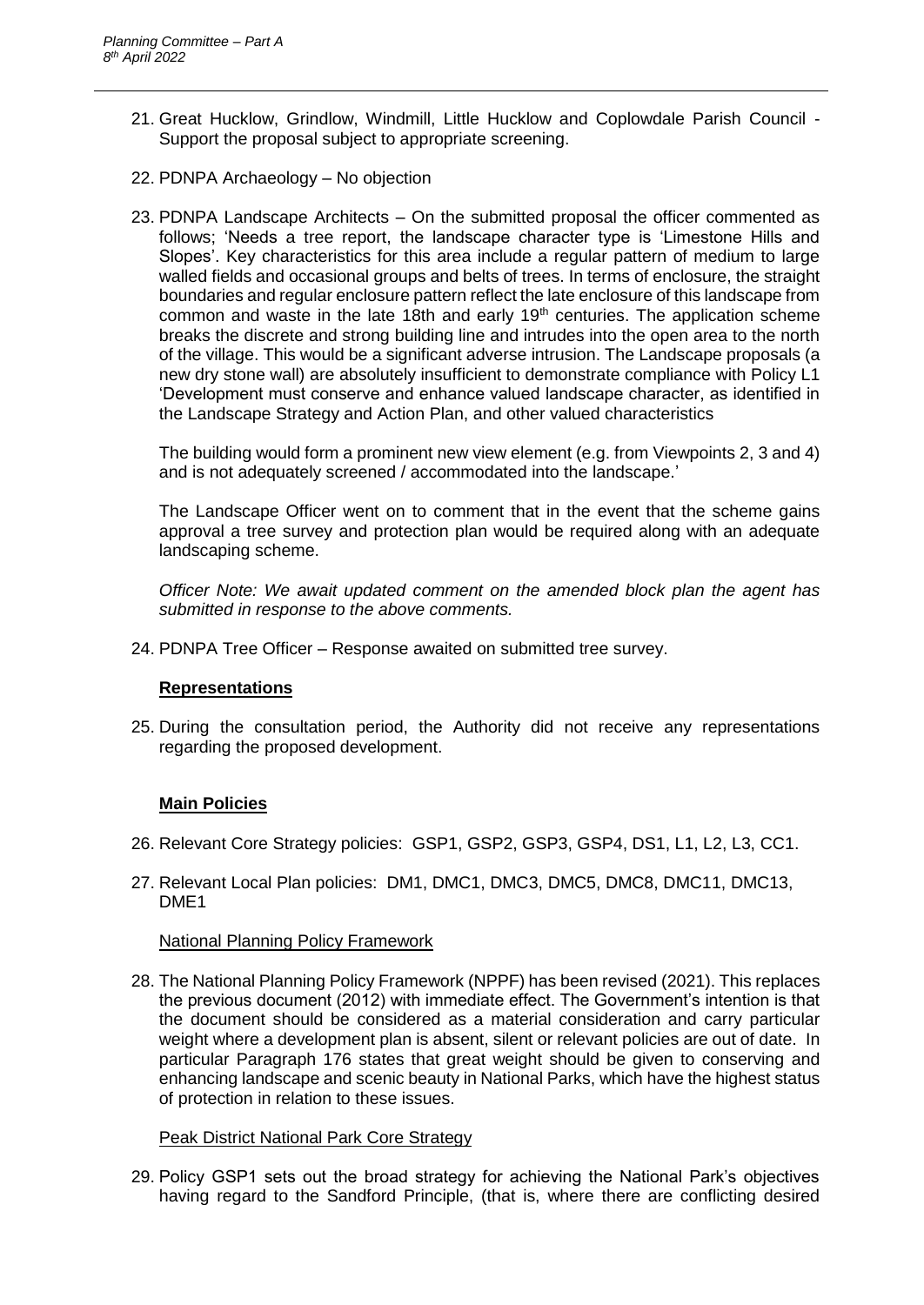outcomes in achieving national park purposes, greater priority must be given to the conservation of the natural beauty, wildlife and cultural heritage of the area, even at the cost of socio-economic benefits. GPS1 also sets out the need for sustainable development and to avoid major development unless it is essential, and the need to mitigate localised harm where essential major development is allowed.

- 30. GSP2 adds that proposals will need to demonstrate that they offer significant overall benefit to the natural beauty, wildlife and cultural heritage of the area. Where appropriate, landscaping and planting schemes will be sought. Opportunities will be taken to enhance the National Park by the treatment or removal of undesirable features or buildings.
- 31. Policy GSP3 sets out development management principles and states that all development must respect, conserve and enhance all valued characteristics of the site and buildings, paying particular attention to, amongst other elements, impact on the character and setting of buildings, scale of the development appropriate to the character and appearance of the National Park, design in accordance with the National Park Authority Design Guide and impact on living conditions of communities.
- 32. Policy GSP4 allows for the use of planning conditions as necessary.
- 33. Policy DS1 sets out what types of development are acceptable in principle within the National Park. This includes agricultural development.
- 34. Policy L1 identifies that development must conserve and enhance valued landscape character and valued characteristics, and other than in exceptional circumstances, proposals in the Natural Zone will not be permitted.
- 35. Policy L3 specifies that development must conserve and where appropriate enhance or reveal the significance of archaeological, architectural, artistic or historic assets and their settings.
- 36. Policy CC1 states that all development must make the most efficient and sustainable use of land, buildings and natural resources to achieve the highest possible standards of carbon reductions.

### Peak District National Park Development Management Plan

- 37. Policy DM1 outlines that development proposals will be assessed in the context of the presumption in favour of sustainable development outlined in the National Planning Policy Framework and the Peak Districts purposes to conserve the valued characteristics of the National Park. Applications that accord with the policies in the Development Plan will be approved without unnecessary delay, unless material considerations indicate otherwise.
- 38. The pre text to DMC1 at para 3.10 explains that A 'Landscape First' approach means using the Landscape Strategy and Action Plan (Core Strategy policy L1) to assess whether the character and quality of the landscape will be conserved and enhanced by a development. Alternative approaches should be considered if development would not conserve thecharacter and quality of the landscape.
- 39. Policy DMC1 requires that any proposals must take into account the respective landscape strategy and action plans for each character area in the Peak District, and requires that where buildings are no longer needed or being used for the purposes which it was permitted and their continued presence may be harmful then these shall be removed and planning conditions or legal agreements can be used to achieve this.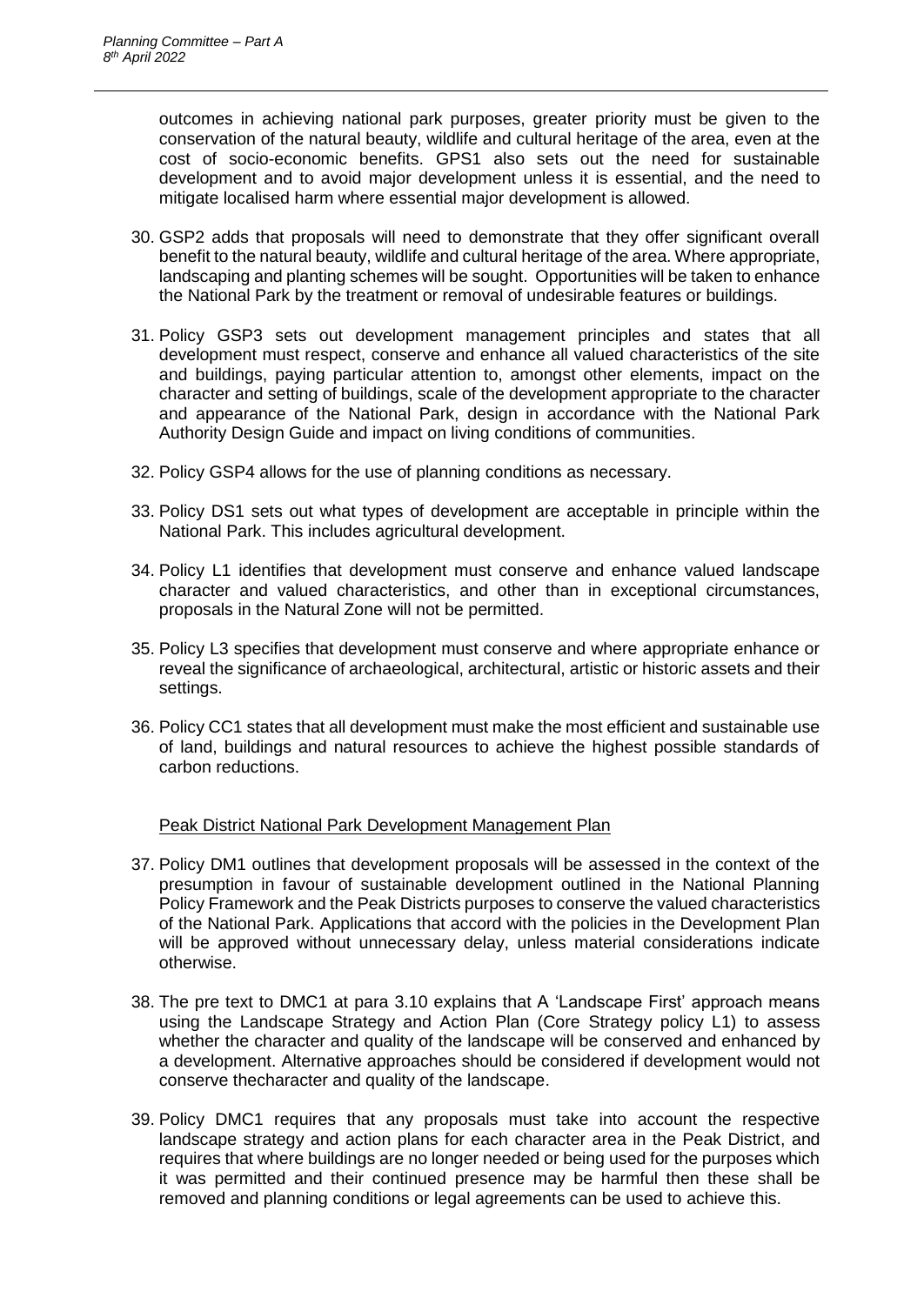- 40. Development management policy DMC3 relates to siting, design, layout and landscaping. It requires that where development is acceptable in principle it will be permitted provided that its detailed treatments are of a high standard that respects, protects and where possible enhances the natural beauty, quality and visual amenity of the landscape, including wildlife and cultural heritage that contribute to the distinctive sense of place. Amongst other things particular attention is paid to siting, scale, form, mass, levels, height and orientation in relation to existing buildings, settlement form and character including impact on open spaces, landscape features and the wider landscape setting which contribute to the valued character and appearance of the area and the degree to which buildings and their design, details , materials and finishes reflect or compliment the style and traditions of the locality as well as other valued characteristic of the area such as the character of the historic landscape and varied biodiversity assets.
- 41. As the farm group abuts and is within the setting of the Little Hucklow Conservation Area boundary policy DMC8 is relevant. Policy DMC8 requires that development in Conservation Areas must preserve and enhance the Conservation Area setting, taking account of the effects of development to its setting and character, including views into and out of the conservation area.
- 42. Policy DMC11 outlines that proposals should aim to achieve net gains to biodiversity or geodiversity as a result of development. In considering whether a proposal conserves and enhances sites, features or species of wildlife, geological or geomorphological importance all reasonable measures must be taken to avoid net loss by demonstrating enhancement, mitigation or compensation measures.
- 43. Policy DMC13 requires that applications should provide sufficient information to enable the impact on trees and other landscape features to be properly considered. Trees should be protected during the course of development.
- 44. Policy DME1 states that new agricultural buildings will be permitted provided that the scale proposed is functionally required for the purpose intended. It goes on to state that new agricultural buildings shall (i) be located close to the farmstead or main group of buildings and relate well to existing buildings, trees, walls and other landscape features (ii) not be in isolated locations requiring obtrusive access tracks or services (iii) respect the design, scale, mass and colouring of existing buildings (iv) avoid adverse effects on the areas valued characteristics, including important local views, making use of the least obtrusive or otherwise damaging possible location and (v) avoid harm to the setting, fabric and integrity of the Natural Zone.

### Supplementary Planning Guidance

45. The PDNPA has a Supplementary Planning Document for agricultural buildings which sets out siting and design recommendations for such development.

### **Assessment**

### Principle of the Development

46. Policy DS1 and DME1 together allows for new agricultural buildings where it is demonstrated that there is a functional need, provided the design and impact to the wider setting is considered acceptable. As this site would also affect the setting of the conservation area, development which harmed its setting or the significance of the conservation area would not be permitted.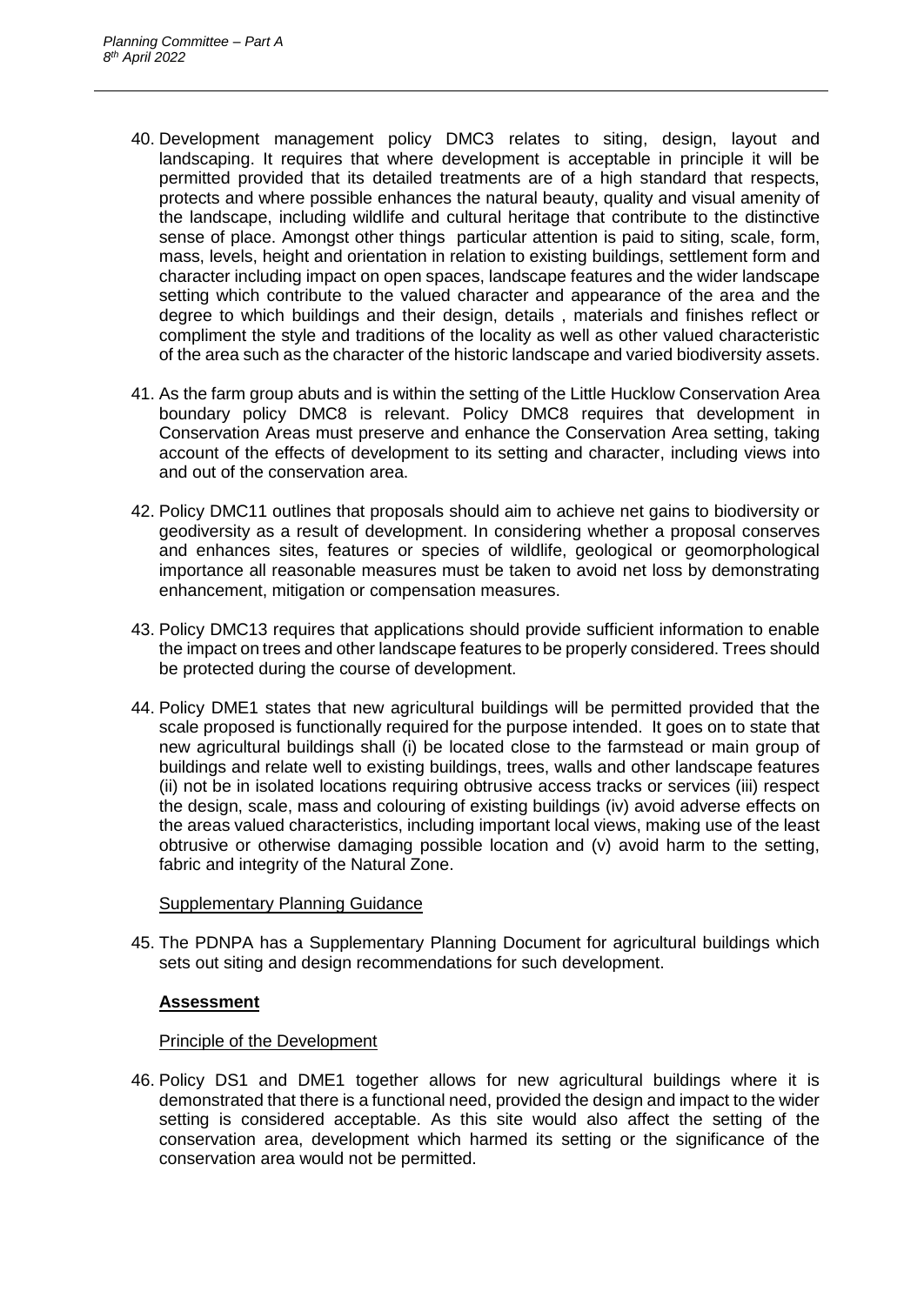- 47. The application is supported by a statement which indicates that the building will be used to house and feed cattle and to house, feed and lamb sheep, these will be loose housed on a solid floor. The building would also be used as a livestock handling area and to store bales of hay and straw. Currently, the farm has approximately 210 beef cattle and 800 sheep plus followers. The applicant farms 322 acres.
- 48. The planning statement explains that the need for the building is because there is not sufficient room in the existing buildings to house the increasing stock levels and to store the fodder and implements required to manage to holding. The general need for a new agricultural building is accepted.

#### Landscape Impact

- 49. The field in which the building will be sited is currently an undeveloped field with a sloping gradient that descends to the east. The field is bound by limestone drystone walls and there are sparse clusters of trees amongst the landscape. The site exhibits the key characteristics of the landscape character type. Notably as explained by our Landscape Architects the regular pattern of medium to large walled fields and occasional groups and belts of trees. In terms of enclosure, the straight boundaries and regular enclosure pattern reflect the late enclosure of this landscape from common and waste in the late 18th and early 19<sup>th</sup> centuries.
- 50. All of the properties on Washhouse Bottom on the stretch north of Little Hucklow Village do not have development beyond their established eastern boundary, with any fields adjoining remaining undeveloped. This creates a hard building line east of the properties on Washhouse Bottom which are defined by a drystone boundary wall. A valued characteristic of the existing settlement form and character.
- 51. Views of the hard boundary and the adjoining open fields are prominent on the landscape from the south at Little Hucklow and to the north and east. As such it is felt that these views of the landscape are important to the Conservation Area setting and landscape character type and the settlements form and character.
- 52. The amended block plan now shows additional planting in the form of 12 trees arranged in three groups alongside the replacement drystone wall shown in the submission to bound the extended yard and building. Whilst the replacement wall will go a little way towards mitigating the loss of the historic position of the wall and over time the proposed trees would break up the outline of the building, these measures cannot overcome that the building and newly positioned wall will step out eastwards beyond the existing building line. This would harm the established landscape character type and disrupt the established hard building/development line adversely affecting the settlements form and character, in a location which is prominent and open to public view from its surroundings. Our Landscape Architects have confirmed that the building would be a significant adverse intrusion.
- 53. It is considered that this harm to the valued characteristics of the area and identified landscape character type and setting of the Conservation Area cannot be overcome by soft landscaping commitments due to the prominent position that the building will maintain because it juts out eastwards from the established building line. For these reasons the chosen location for this building would pose harm to the landscape and is therefore contrary to policies GSP1, GSP3, L1, L3 and Development Management Policies DMC3, DMC5, DMC8, DME1 and the SPG Agricultural Developments in the Peak District National Park. And the NPPF.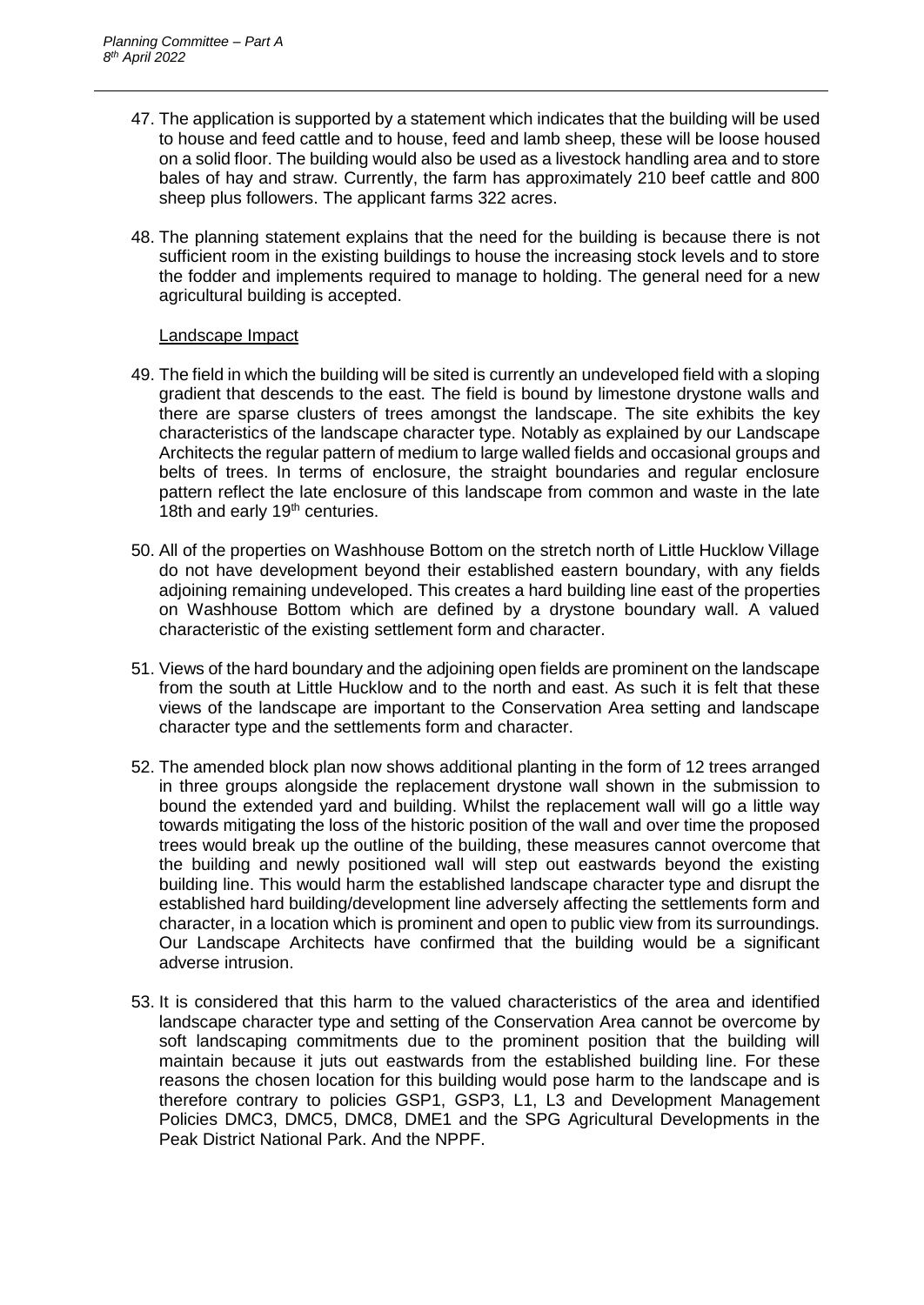- 54. Policy DMC1 has a requirement that these type of buildings are removed when then are no longer required for the purposes of agriculture, and such a planning condition would be required here. However this in itself would not mitigate the adverse impact of the building during its likely very long lifetime.
- 55. At the last committee in June 2021 members asked that an alternative location on the other side of Washhouse Lane be considered. This is already in use as a storage area and would result in a lower landscape impact. Supplementary Planning Guidance highlights how opportunities can be taken to utilise farm groups, sloping ground and existing walls to help integrate new buildings into the landscape. Unfortunately this guidance has not been followed and the suggested alternative has not been taken up.

### Design

- 56. PDNPA planning policy requires great care to be paid to the location, massing, size and colour of agricultural buildings due to their prominence in the landscape. The building is proposed to be a steel portal framed, with pitched roof, finished in a dark blue sheet, concrete panels at it base and on the eastern elevation Yorkshire boarding. This is typical of agricultural buildings in the National Park and the established buildings at South View Farm.
- 57. The building is proposed to be approximately 22.9m x 18.3m. Overall the design is in conformity with PDNPA guidance provided that the concrete base is rendered with a limestone dash.
- 58. The building is quite tall with 4m eaves height and 6.4m ridge that will exacerbate the impact but the issue with design is its location and the aforementioned harm it will cause because it will adversely affect the settlement form by stepping out beyond the existing building/development line and this is in a very prominent location which is open to public view.

## Environmental Impacts

59. A mature tree is situated north of the existing range of agricultural buildings. The canopy of the tree projects over the walled off area that would be created which infers that the roots will have a similar span. Damage could potentially be incurred to the roots during the construction period yet no tree survey or protection plan has been submitted with the application. The previous application included a reason for refusal as no tree survey had been submitted, this has not been adequately addressed in this resubmission and remains a reason for refusal as the proposal is contrary to DMC13 as the potential impact on the tree cannot be fully understood without a tree survey.

## Heritage Impacts

60. The landscape harm identified above is also harm to the setting of the conservation area in particular the loss of the existing strong building line will harm the setting of the Conservation Area adversely affecting views into and out of it and therefore also its significance. The proposed loss of the existing limestone drystone wall is also unfortunate. As noted above the proposal is contrary to the policies of the development plan which relate to conservation and enhancement of heritage assets including Core Strategy policy L3 and development management policies DMC5 and DMC8.

### **Amenity Impacts**

61. There are no amenity concerns in regards to the proposed development.